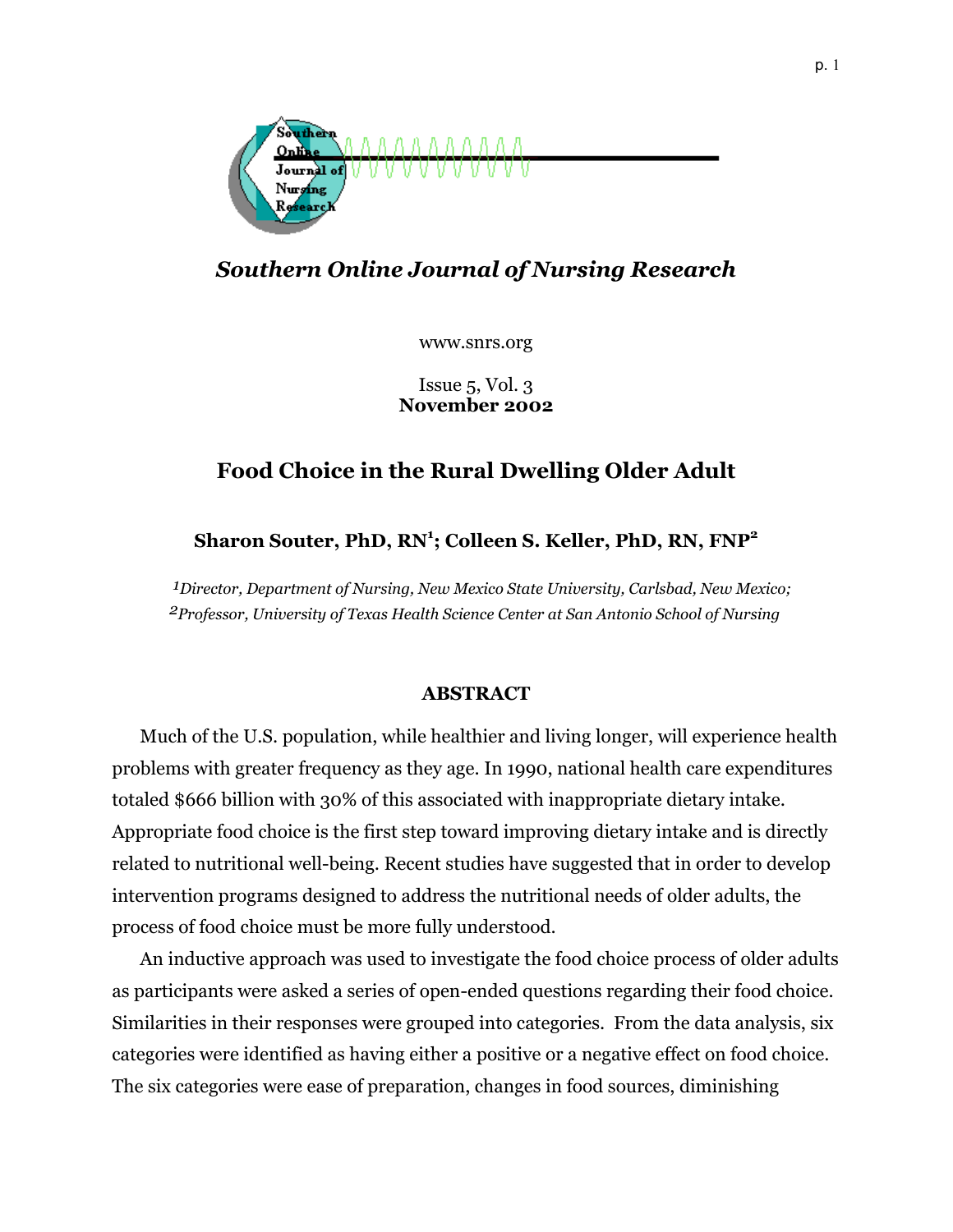resources, limited choices, health-related diet changes and a diminished desire. By exploring factors affecting food choice in the older adult population, this study more clearly delineated those factors affecting food choice and acquisition and their relationship to the nutritional well-being of community rural-dwelling older adults.

# *Key words: rural living, older adults, food choice, nutritional well-being*

## **Introduction**

Adequate nutritional intake plays a significant role in the maintenance of health and in increased longevity.**1-5** Appropriate food choice is an essential factor in maintaining body functioning and health **6-10** and influences the rate of physiologic and functional decline associated with the aging process.**<sup>11</sup>** Despite interventions such as congregate meals and Title III-C Nutritional Programs, older adults still experience nutrient and energy inadequacy.**<sup>12</sup>**

Research findings suggest that physiological and psychological factors, as well as, emotional and socioeconomic issues, affect food choice and consumption and may adversely affect nutritional well-being.**13-15** Living in a rural area may also function as barriers to nutritional well-being for the older

adult because of decreased access.**16** In spite of the empirical evidence of factors that contribute to poor nutritional wellbeing, the characterization of poor nutritional intake is incomplete. Other developmental and ethnocentric factors may provide compelling evidence of factors that lead to the decline of nutritional well-being in older people.

While the background literature substantially contributes to the understanding of nutritional well-being of rural-dwelling older adults,**17-18** the factors that encourage or discourage the inclusion of specific food items, how and in what setting these items are consumed and any barriers to decision making remain unclear. Investigators must have a thorough understanding of the problem before interventions can begin. This understanding is manifested by identification of the multiple factors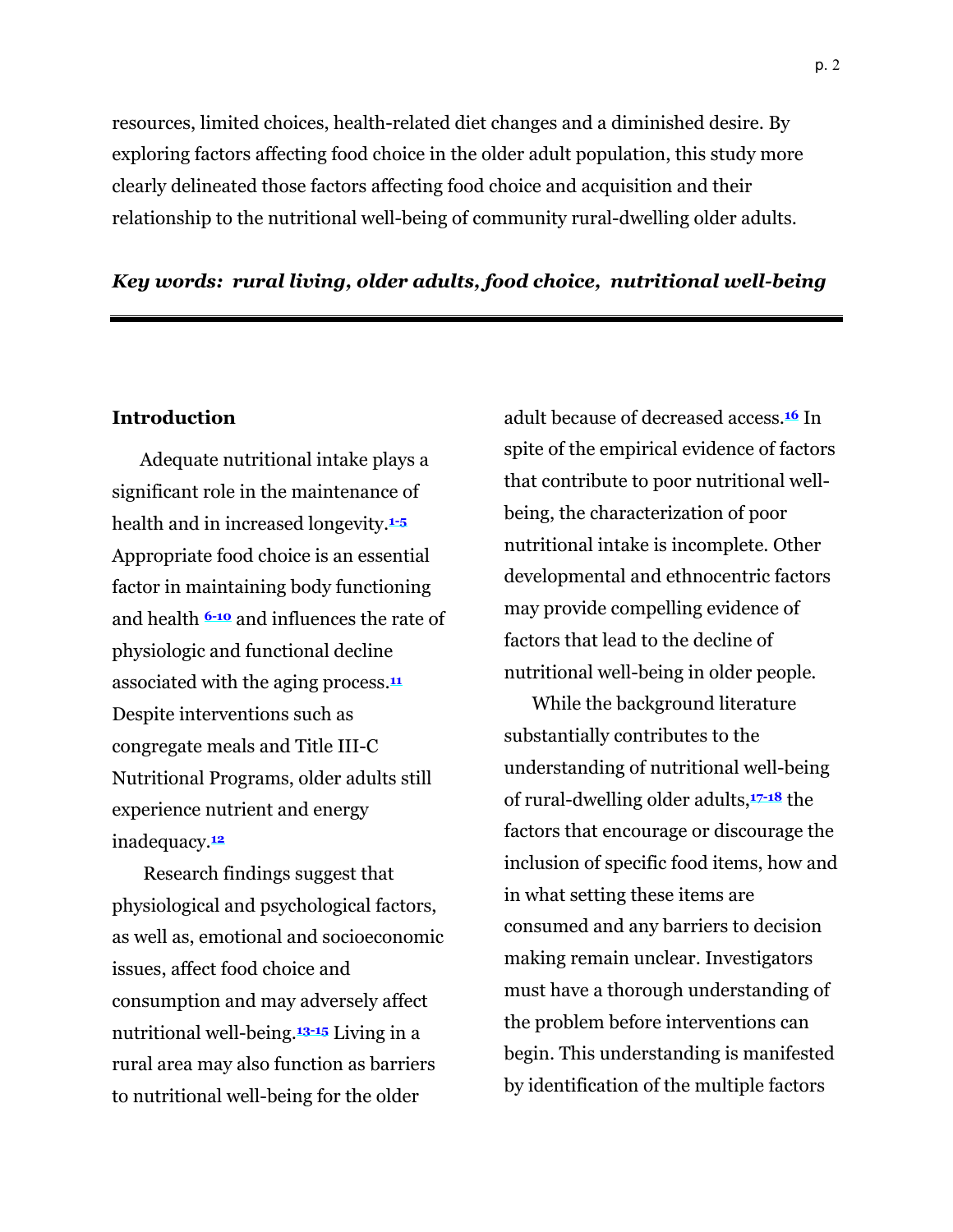that contribute to the problem and lead to its clear definition.**19** While the objective elements of poor nutrition have been identified, further study of the subjective experiences of food choice in the older adult population may clarify food choice and nutritional deficits in older people.**17-18,20** Such research will provide a more complete picture of the factors affecting appropriate food choice and food consumption that might influence nutritional well-being in older people. The purpose of this study was to describe, using their own words, the factors affecting food choice in rural community-dwelling older adults. The specific aim was to identify the Life Course factors that facilitate or hinder food choice among rural community dwelling older adults. Life Course, refers to events that occur throughout one's life.

There is a significant body of research describing the declining nutritional status of the older adult population.**21-26** Physiological and psychological variables that place individuals at risk for alterations in nutritional status and their impact on health care needs have been identified.**20-21** A number of both large and small-scale studies have shown that

a large percentage of older Americans have inadequate intakes of energy-rich foods and certain nutrients.**18, 20, 27-28** In community residing older adults, 10 to 51% were found to be malnourished or to have inadequate nutrition.**20** Twenty to sixty percent of hospitalized older adult patients and up to 85% of nursing home patients show significant nutritional deficits.**20** The risk factors associated with undernutrition in older adults include inappropriate food intake, chronic illness, disability, polypharmacy and oral health problems such as gum disease and poorly fitting dentures.**14** Older adults who wear dentures have significantly higher nutrient intake than those with inadequate dental status.**29** Poor olfactory function is associated with decreased interest in food-related activities, lower preference for sour/bitter foods, and higher intake of sweets and of foods that are associated with a higher cardiovascular risk.**24, 26**

Along with the physiological variables associated with poor nutrition in the older adult, psychosocial variables have a direct impact on nutritional status.**18** Eating problems may stem from loneliness, a lack of desire or ability to cook, financial worries or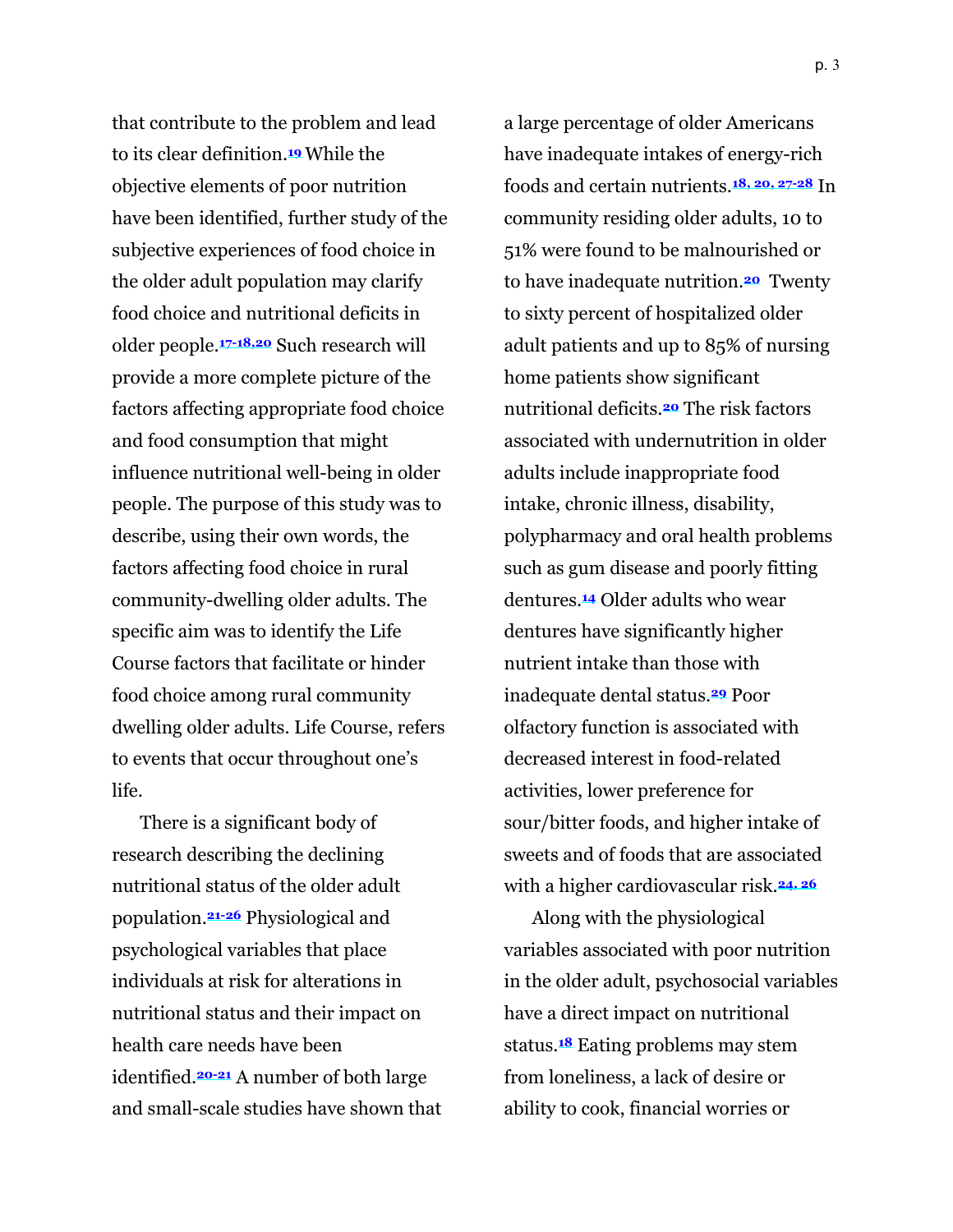physical problems.**17** Social isolation is common, resulting in the older adult losing interest in preparing or eating regular meals.**30** Poverty has been found to be a factor contributing to poor nutritional status.**31** Loss of pleasures associated with food, such as the sharing of meals and the traditions involved in preparation of food, influenced the amount and quality of food eaten.**<sup>32</sup>** These factors lead to sub-clinical malnutrition that may be difficult to separate from the aging process.**21, 33-34** Sociocultural factors have been found to contribute to poor nutritional well-being in rural dwelling older people, and include rural residence, lack of support systems, poverty, medical problems, a lack of knowledge of resources, and personal food habits.**<sup>35</sup>**

The Life Course perspective provides a theoretical framework for understanding the effect of developmental and ethnocentric factors on changes in dietary intake observed in the older adult. Devine, Connors, Bisogni & Sobal**36** demonstrated that Life Course events shape nutritional choices and affect nutritional concerns in adults. Studies by Quandt and colleagues suggest these Life Course processes are also salient in the process

of food choice in the older adult population. These processes reflect the choices of individuals and how these choices, made early in the life course, affect living in later phases of life.**8** The assumption underpinning the Life Course view is that events that occur throughout one's life shape future responses and choices.**<sup>37</sup>**

Furst and colleagues**38** developed a model of food choice in adults, and included factors in the model salient to the Life Course framework, including influences and the personal system. The model suggests that the Life Course shapes the entire food choice process. In the model, *influences* include ideals, social framework, personal factors, resources and food context. *Ideals* include such concepts as the definition of what constitutes a meal, such as "meals must contain meat and potatoes," or "eat what was placed in front of you," and "homemade is best." Personal factors included physical conditions and health status (dentition, physical limitations) and resources such as income and the ability to preserve food, as in the canning process.

Similar Life Course factors were reported by Quandt, et al.,**8** in a study of 556 rural dwelling older individuals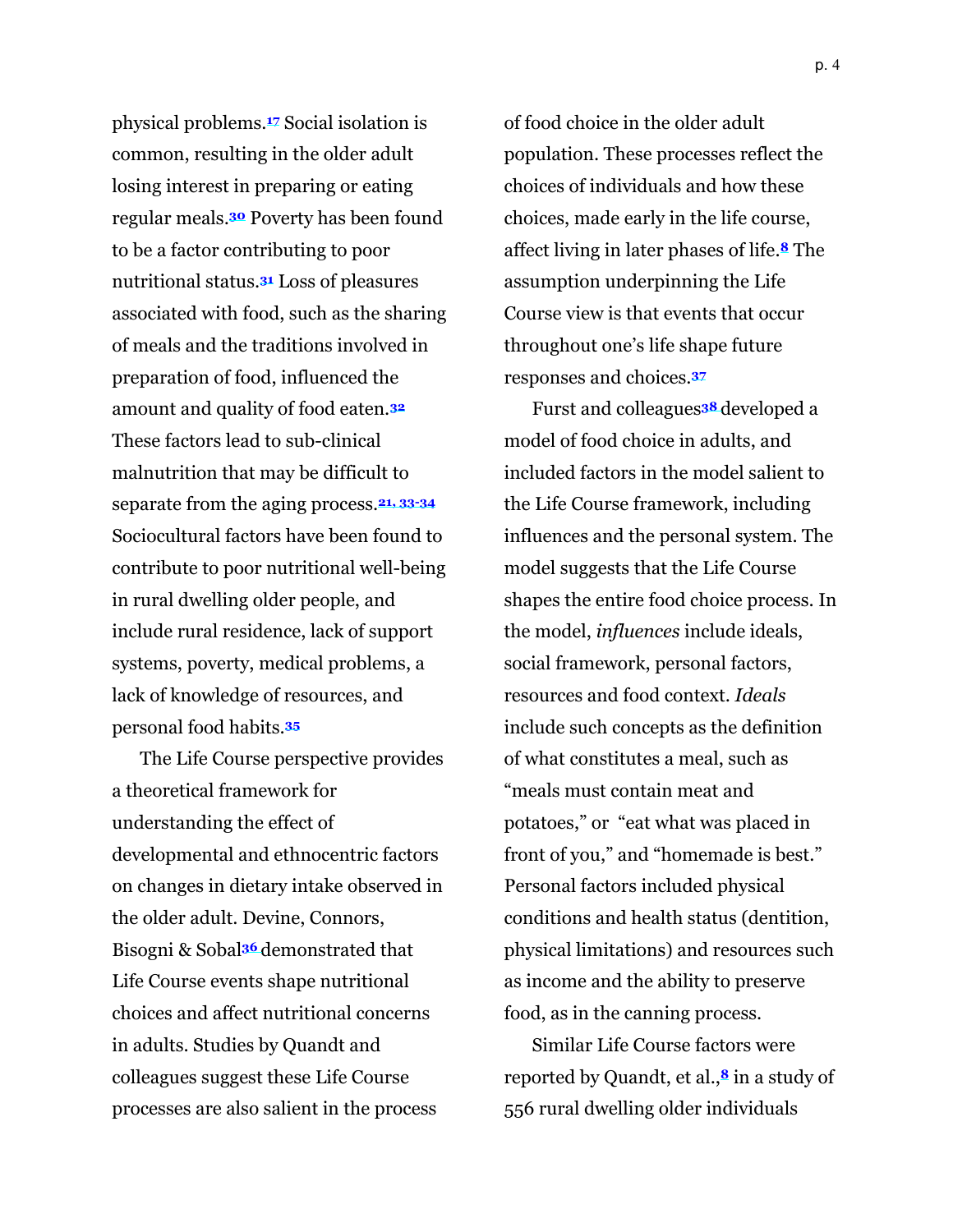aged 55 to 96. The results of this study suggested that childhood memories, changes due to work or career, shifts from farming to industrial occupations and women working outside the home affected meal patterns. Dietary changes were linked to alterations in the family or household structure and changes in health, such as digestive problems and chronic disease.**<sup>39</sup>**

Quandt's**8** work is one of the few inductive studies on food choice in the older adult population. Results of Quandt's works suggest the factors identified in the Furst **38** model could also be important in the process of food choice by older adults. These concepts have not been validated in a population outside of the southeastern sections of the United States. This study built on upon Furst's work with a specific focus on the rural dwelling older adult from the southwestern areas of the U.S. and could add further validation to Quandt's work by increasing representation from a larger and more ethnically diverse segment of the older adult population. The study also elicited additional information about food choice in this population by expanding on the knowledge identified by Furst.

#### **Methods**

A narrative approach was used to guide the data collection and analysis in this study. The narrative method guides the investigator in describing the individual's understanding of their lives and their explanation of their lives through stories.**40** Narratives are stories, comprised of actions, happenings, characters and settings. The power of anecdotal narrative leads the reader to reflect and involves the reader personally.**41** The narratives elicited from study participants can provide a description of concepts that provide meaning for food choices, changes in food choice and for the barriers to nutritional well being in older persons.

# *Sample*

Because rural older adults often encounter food choice problems that their metropolitan counterparts do not face, a rural setting was selected. Participants were recruited on a volunteer basis from individuals attending congregate meal settings at local senior citizen centers in the community of Carlsbad, New Mexico. Flyers about the study were posted and individuals willing to participate alerted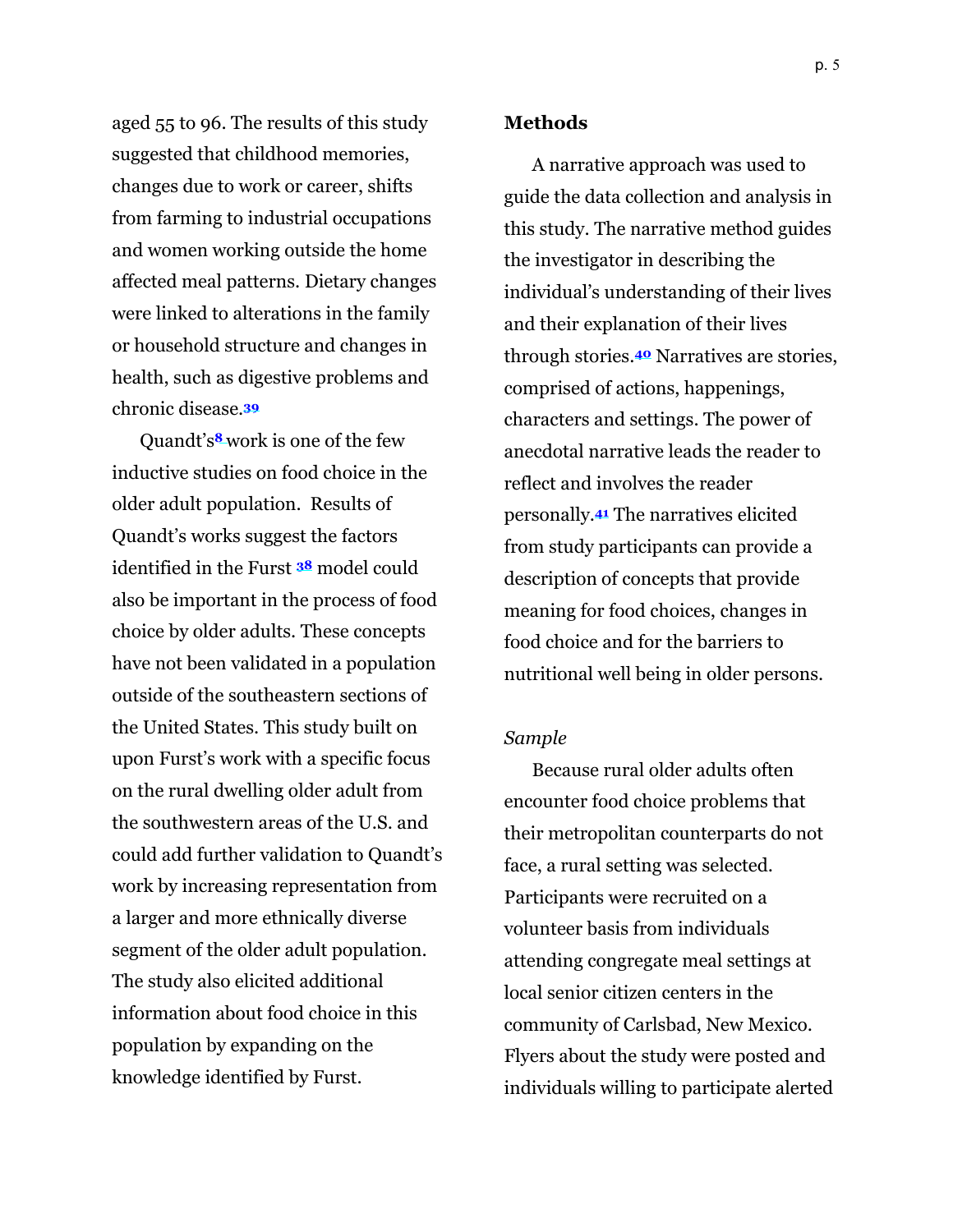the investigator via a sign up sheet. Sixteen individuals, (10 women and 6 men) who were healthy, independent living elders and they, or someone in the home, were responsible for at least two meal preparations per day volunteered for the study. The inclusion of both those who cooked and those who did not allowed participation by husbands and/or wives or individuals from the same household who were not responsible for meal preparation, but wanted to participate in the study. All participants were capable of cooking. Participants were between the ages of 65 and 89 (Mean age = 72; 9 were Mexican-American, and 1 was Asian; the remainder were Caucasian). Each of the participants lived in single dwelling homes in a rural community; five participants lived outside the city limits.

Institutional Review Board approval was obtained, and the benefits and risks to the participants, as well as the time frame involved in completing the interview process, were explained to the participants. Confidentiality, anonymity and procedures for audiotaping were explained.

# *Data Collection and Analysis*

Data collection took place over a 12 month time frame. The primary

investigator conducted all of the interviews. Guided by the theoretical framework, each participant was asked to respond to a set of open-ended questions that included the following

- How do you decide what you want to eat?
- How is your eating different today than when you were younger?
- What things have led to this change?
- What things affect your ability to get food?

Each interview was conducted prior to the meal time in a secluded area at the senior citizen's center on a one-onone basis. The time frame for the interviews was 60 to 90 minutes. With the permission of the participant, all interviews were audio taped and then transcribed verbatim using the grammar and sentence structure of the participants.

The transcriptions were reviewed against the audiotape for accuracy and if questions arose, transcripts were later reread to participants for clarification. Analysis of the data was performed by the primary investigator and included line by line analysis of data bits for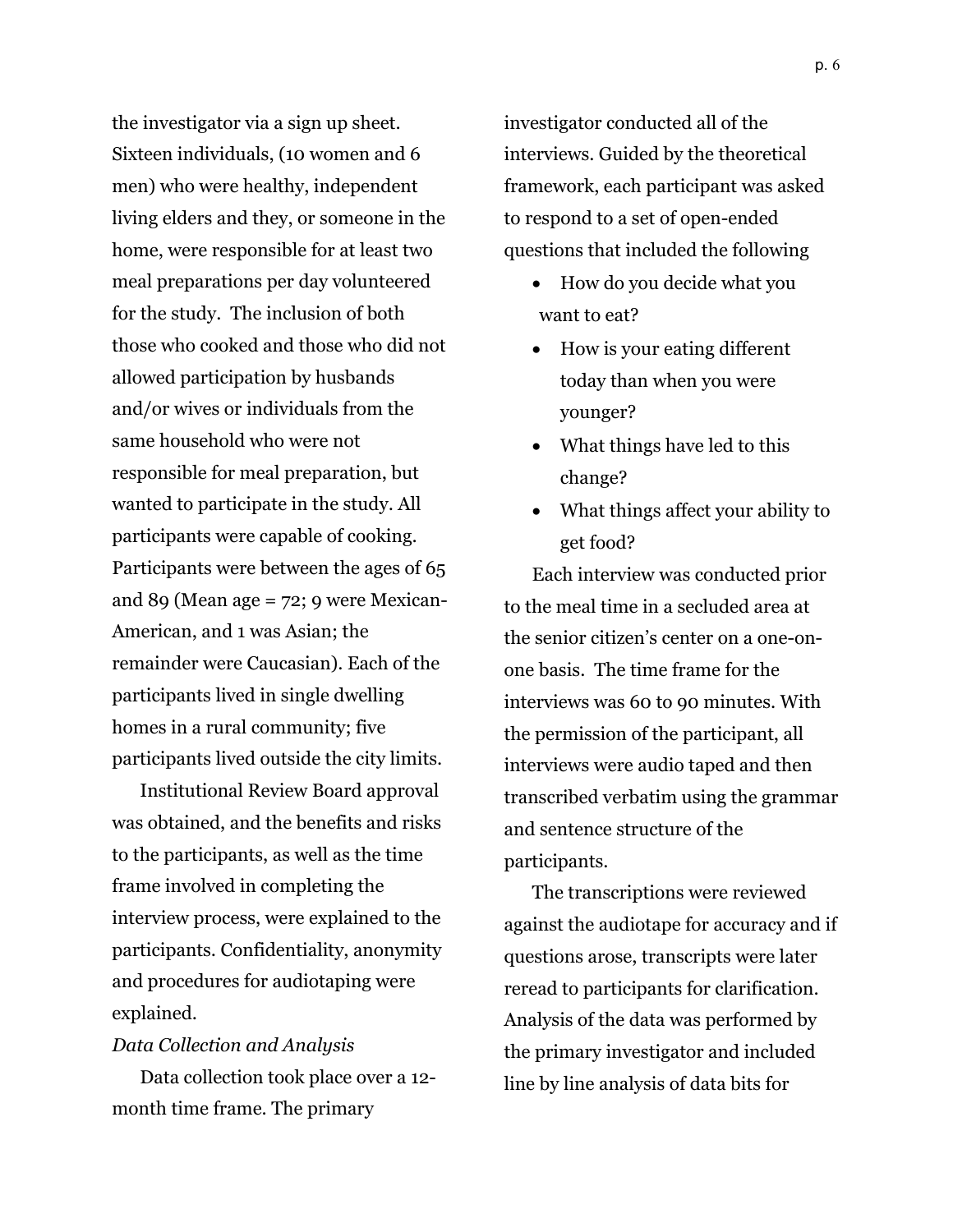similarities in the data, coding and grouping of data bits in to categories, and contrasting and comparing the identified categories with the previously described life course events. A nutritionist and nurse specializing in gerontological nursing practice also reviewed the transcripts and the identified categories for consistency and as a measure of reliability.

Narrativists refer to the concept of validity as a process that is based on trustworthiness and credibility.**<sup>42</sup>** Trustworthiness was established by visiting with participants a second time to review and authenticate the interpretation of the findings. Credibility was established by examining techniques and methods to ensure the integrity, validity and accuracy of the findings.**43** Integrity, accuracy, and validity were addressed by review of audiotapes with transcripts to ensure authenticity. The use of bracketing was used by the primary investigator to identify and remove any preconceived thoughts about nutritional issues in this population, while at the same time focusing on the previous food choice data bits from earlier studies.**44** The study was begun with the basic assumption that research findings

already exist that: describe the food intake of older adults, evaluate their nutritional status and identify factors impacting that status. However, the voices of the older adults have not been heard, regarding the factors affecting their nutritional well-being.

# **Results**

From the narratives of the study participants, two broad categories and seven subcategories were identified and were viewed as having either a positive or a negative effect on food choice and acquisition. The two broad categories identified were "changing circumstances" and "changing eating patterns*.*"

#### *Changing circumstances*

Changing circumstances reflected the participant's view of the life course processes that contributed to changes in how food was obtained and prepared from what the participants remembered from childhood or those they had been accustomed to in earlier years. Four subcategories were secondary to this category.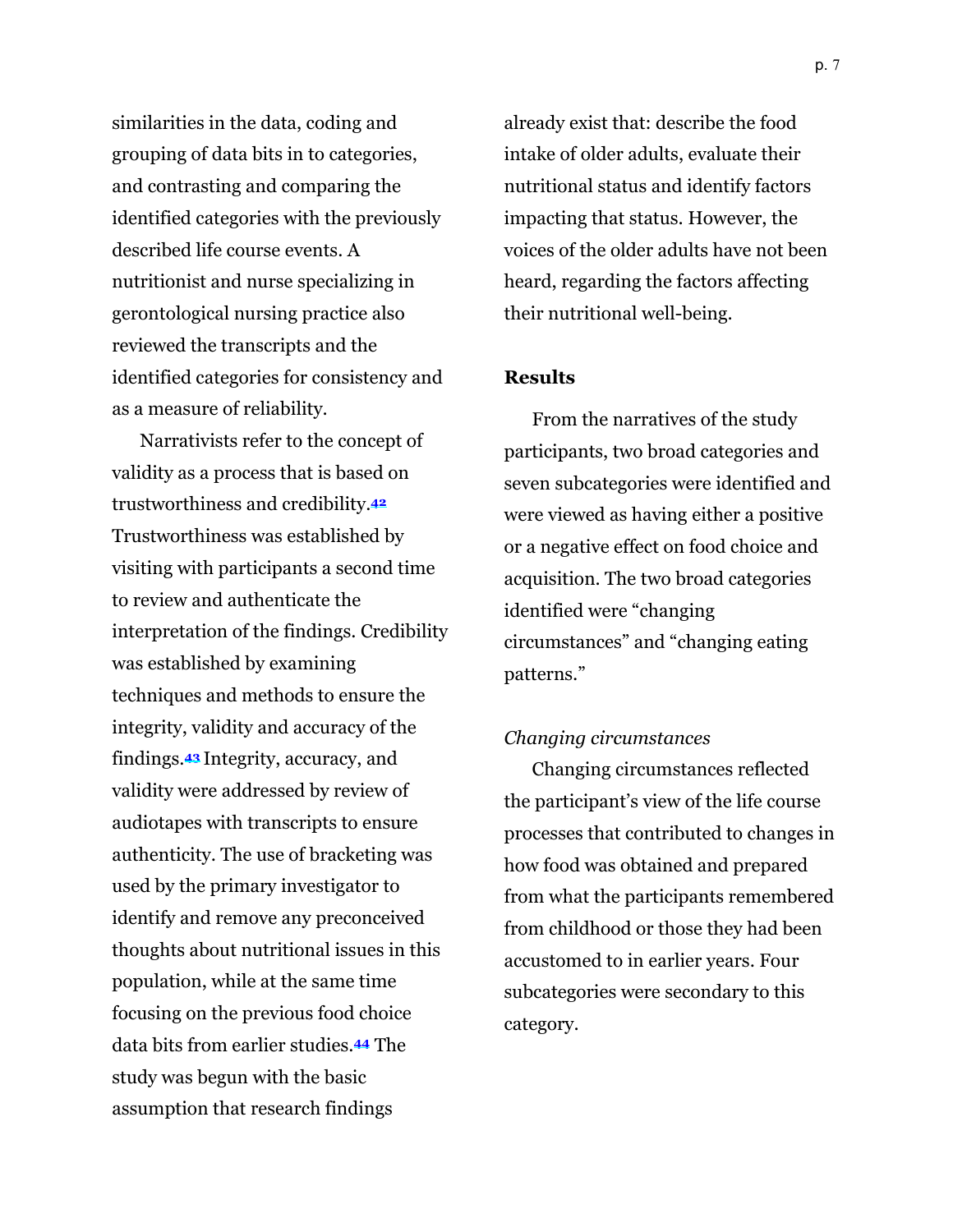# *Ease of preparation*

Ease of preparation was described as convenience and included ready-toprepare meals, fast food, microwaveable meals, frozen foods, and sandwiches. Food that was easy to prepare influenced food choice in both a positive and negative manner. In the positive, participants identified ease of preparation as foods that freed them of the responsibility of preparation. Participants spoke of box and bag dinners providing them time to do other things such as volunteer activities or church events. Fast foods were referred to in terms of easy accessibility and inexpensive.

In the negative sense, participants suggested that easy to prepare individual meals and fast-foods meant the loss of family time and enjoying meals together during which new foods were added and the group atmosphere led to longer meal times and better food intake. They spoke of people being in too much of a hurry to enjoy and share with each other as had happened in earlier times when the family sat down and ate together. The participants had fond vivid memories of times shared together in which the day was reviewed and plans made for the future.

While some women identified that the loss of cooking for others was viewed with sadness,<sup>8</sup> participants in this study suggested they were tired of cooking and the constant responsibility of meal preparation. Participants also suggested this ongoing cooking requirement negatively affected their desire to eat. One woman suggested that she had spent time in the kitchen all of her life and now found it an almost unbearable task.

#### *Changes in food sources*

Participants identified changes in food sources as having a negative impact on food choice. Many of the participants grew up on a farm, and had large gardens or their own livestock. One woman stated, "When I was little, I could just walk over to the corn field and pull off an ear. The corn was so sweet and crisp. So were the tomatoes and green beans. Sometimes we ate the green beans raw." Another person remarked:

*We did our own slaughtering. Our pigs, our turkeys and our chickens, you name it, we had it. We didn't have lots of money, but we had a good life and we enjoyed our lives.*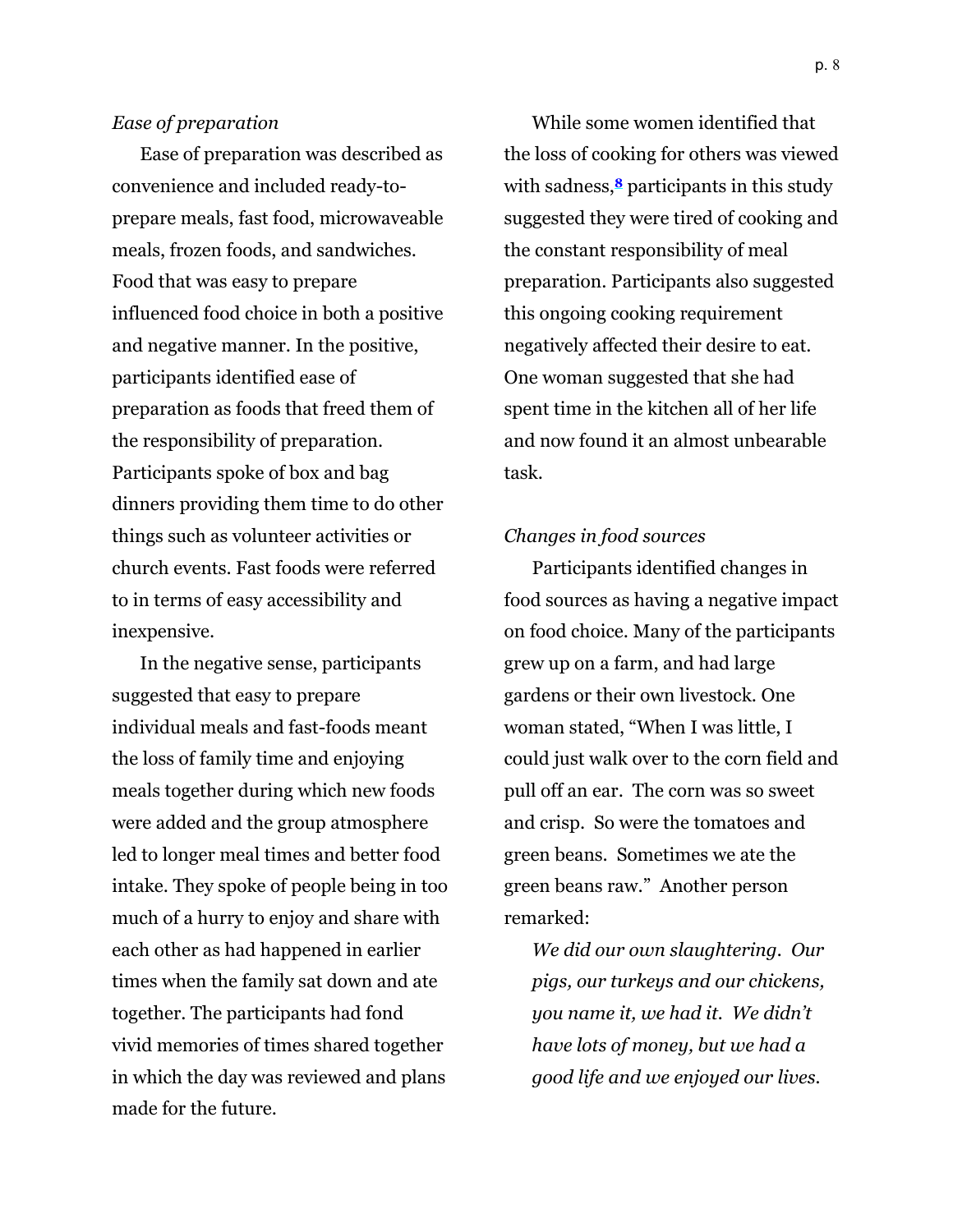*We all worked hard, little kids and all. We all had our jobs*. These food sources were significant to them and the quality and quantity of present food sources were evaluated based upon these memories.

The participants suggest that food today is not like it once was. To them, the food purchased in the store did not taste like the food they remembered when it was fresh from the garden. Food bought today is less aesthetically appealing and its source and method of preparation is often questionable. They spoke of those earlier foods as being safe and free of preservatives, and that they "used to eat food raw, right off the vine or plant" Some participants identified the use of congregate meal services as a food source. These participants suggested that "sometimes the food was good, and sometimes it wasn't." Overall, participants suggested that for many individuals congregate meal services or home delivered meals were significant food sources.

The study participants identified diminished mobility as the inability to get where you want to go when you want to go there. Several of the participants were dependent upon others for transportation. One spouse could still

drive and one could not. Some were physically unable to shop and had no support systems. Several lived in rural areas where public transportation does not exist. One participant described her older aunt who "can't hardly come to town so she just sits at home." This lack of access directly diminished access to traditional food sources**.** 

#### *Diminishing resources*

The category of diminishing resources was identified by many of the participants in this study. 'Not enough money to go around' and 'not enough money at the end of the month' were frequent comments. Participants discussed their food choice response to these diminishing resources was to limit their intake, participate in some of the local food programs such as the food kitchen, limit the number of meals eaten per day, or just eat bread and drink juice. Fixed income and decreased allocation of resources also affected their choices:

 *I have so much for food, so much for the bills, so much for the gas. Well, you know how it is. I have to shop smart. I look for bargains, or the two for one stuff.*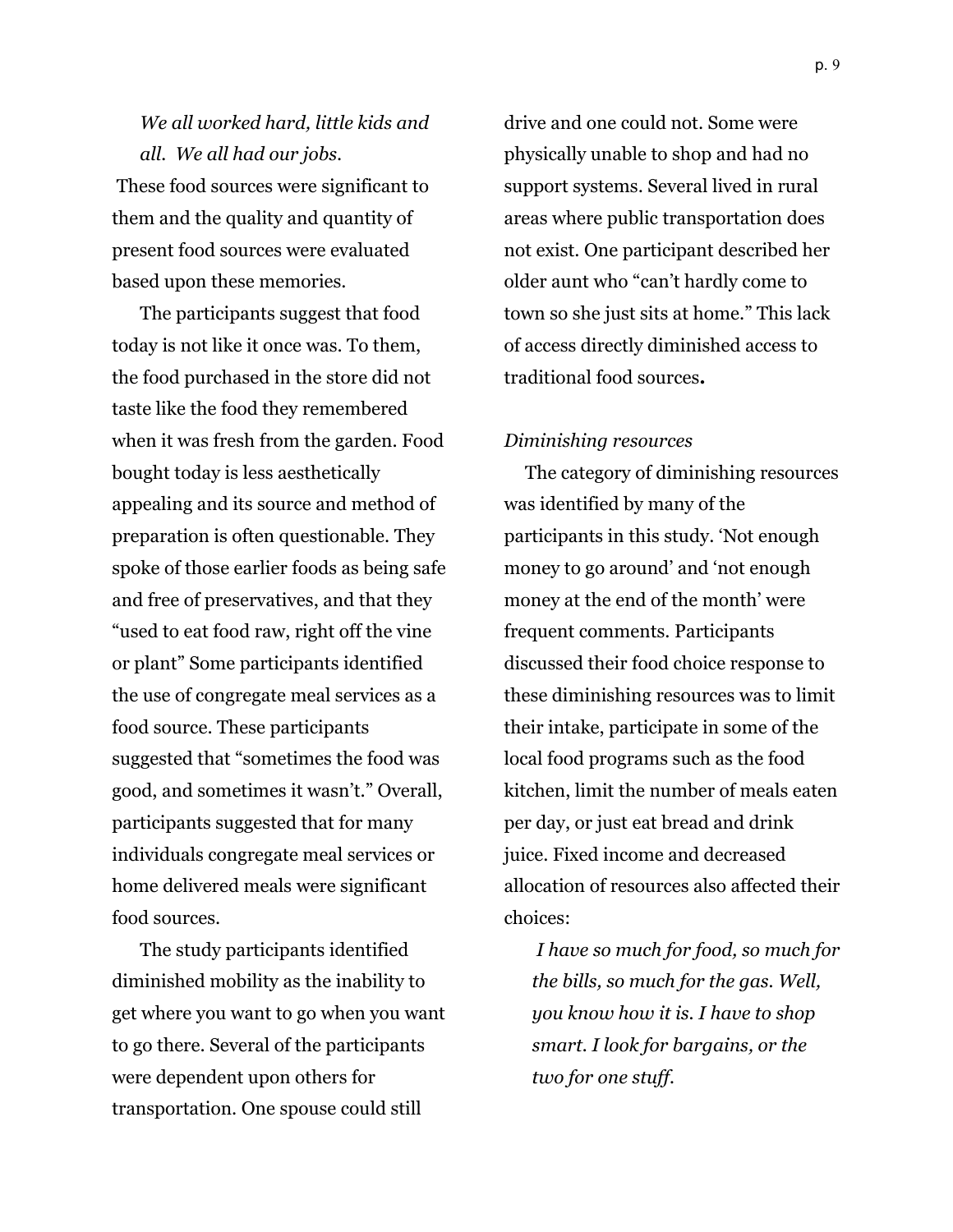# *Limited choices*

Food choice became a matter of repetition for some study participants. In some instances, repetition was because there were only one or two foods available to eat. This repetition could be due to a lack of resources, but several participants spoke of making or receiving a large casserole and eating on it all week. Although eating cereal or the same food item several times a week is not an indicator of poor nutritional intake, the participants in this study suggested it limited their food intake due to becoming tired of the same food item.

#### *Changing eating patterns*

"Changing eating patterns" describes the changes in prescribed dietary changes the participants experienced due to chronic illness in themselves or their spouse, and the diminishing desire for a variety of foodstuffs. Life Course processes that relate to this category included alterations in health status that necessitated a change in dietary intake, e.g. diabetes or heart disease. In addition, the physiological changes associated with the aging process, e.g. loss of teeth or changes in

gastrointestinal functioning, were related to the Life Course process.

#### *Health related dietary changes*

Food choice was often affected by an interruption in health status or by physician recommended dietary modification. These changes usually involved limitation or elimination of certain foods from the usual food choices. Some participants suggested that these changes were "easy" while for others the change was a process requiring "getting used to." Some participants had been instructed to lose weight and change their dietary patterns. One participant discussed a lack of understanding about what instructions she had received and therefore she "just cut my calories, so now I have quit eating ice cream and those fat items." The health of family members also impacts food choice. Among adults, wives often modified their food choice based upon the food needs of their husbands.**45** One participant in this study suggested that since her husband had had a heart attack, they rarely at any fat. The effect of health on food choice was seen in each of the studies of Life Course factors and food choices.**45-47**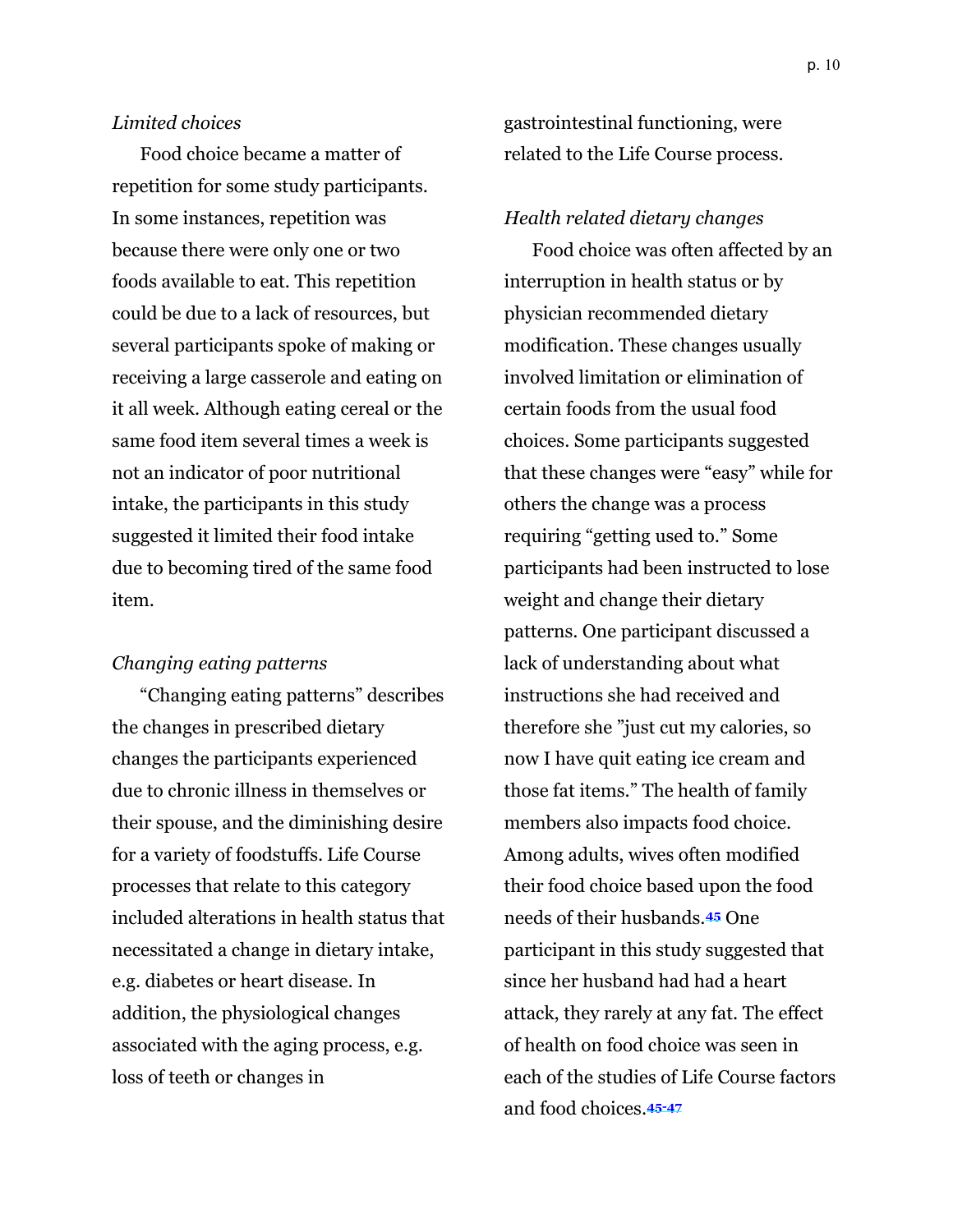Diminishing desire was based upon a lack of appetite, specifically a lack of hunger. Most participants could identify changes they had made because of differences in taste. Some of the individuals in this study were unable to identify specific reasons for their lack of hunger. One described being "forced" to eat:

*My daughters, they made me eat. I would take one or two bites and would be full. Sometimes I just had to choke the food down. They think I still don't eat enough. They are always after me. Most times I don't eat much supper.* 

Some participants (42%) suggested they could not think of things that "sounded good" to eat and would often just make a little sandwich of one slice of bread and a little piece of meat. Some participants related that because they were alone, eating lost its importance.

# **Discussion**

The Life Course process suggests that the choices of individuals are reflective of events that have happened in earlier phases of their lives. The process allows

for differences in individuals based upon these earlier experiences.**33** The factors that affect food choice in the older adult population are similarly complex. These complexities occur because individuals have different histories and different responses to the aging process. Place of residence also affects these life histories with rural dwellers frequently choosing "home grown" food items and comparing present food sources with past food sources. A recent study by Vitolins and colleagues**47** suggests that some older adults may have diminished ability to maintain a garden and that this contributes to changes in food choice. The participants in this study did not suggest such loss of ability in those terms but did exhibit feelings of loss over not being able to continue gardening as they had been able to do when they were younger. These earlier times were filled with positive memories that were associated with the comfort foods or food choices made throughout the life course.

Categories previously delineated by Falk and colleagues**<sup>7</sup>** and Devine and colleagues,**46** e.g., changes in health status and resources, were also seen in the categories delineated from the comments of the participants in this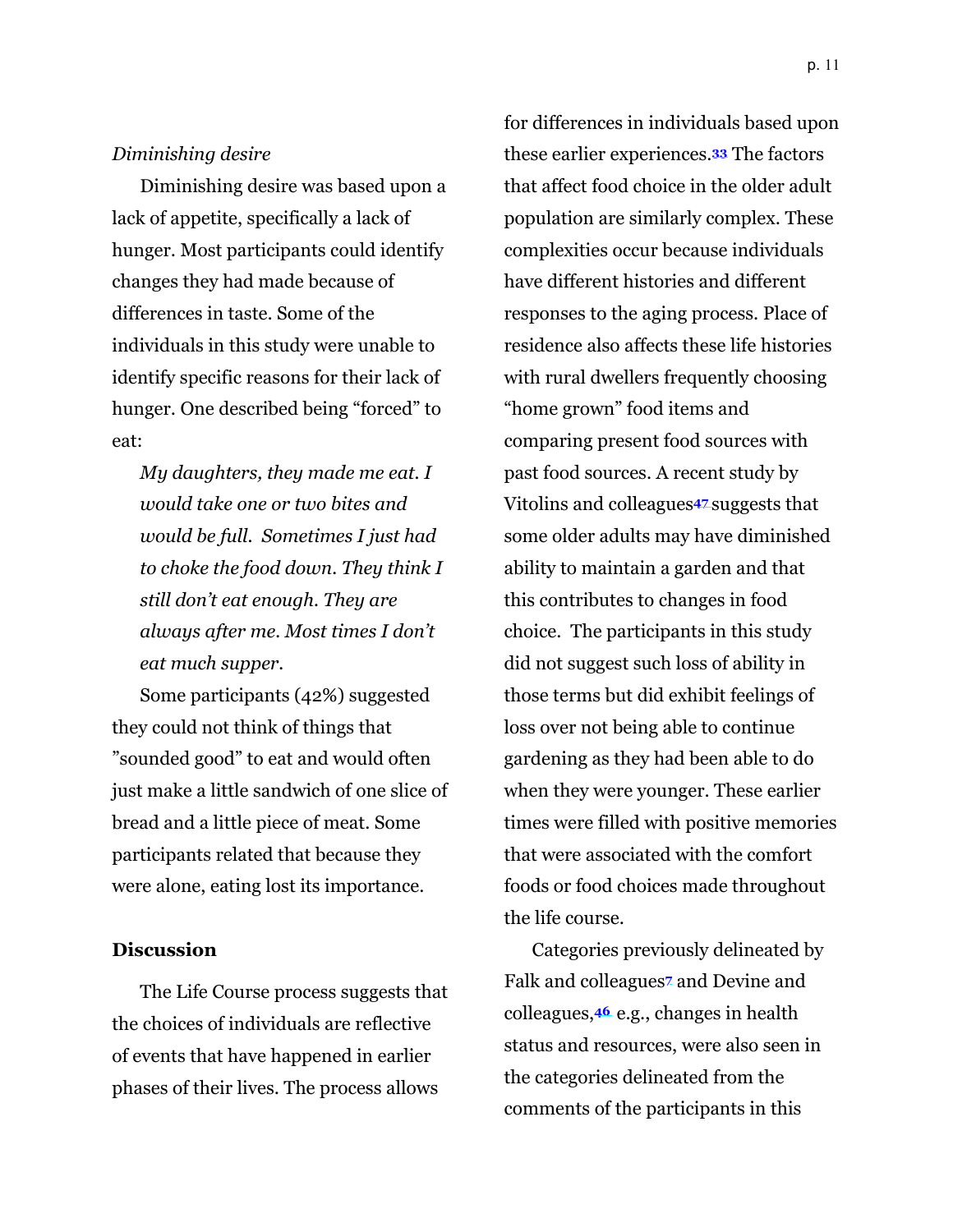study. In addition, new categories, e.g. diminishing desire to eat, convenience in the terms of ease of preparation, and diminished abilities, were elicited from the data of these participants.

Unlike the findings from Quandt**<sup>8</sup>** and Furst,**38** some of the participants in this study encountered a diminished desire to eat. Food taste and appearance were two primary sensory perceptions affecting intake. For example, food was described as not tasting the same. Differentiation was made between the taste of the food and changes in the ability of the individual to taste the food. In this study, participants suggested food was not as good today because vegetables have lost their crispness and freshness; it was not like the fresh food they remembered. The participants suggested they were "just not being hungry" or "just having to choke the food down." Several talked about eating one larger meal each day and snacking for other times of hunger. They were able to verbally differentiate the changes they perceived in overall taste from those they perceived as actual lack of hunger.

For these participants, the term "diminishing resources" was defined as money over a given time frame.

Although they had experienced times when money had been scarce, it was "different today because there wasn't a garden to rely on." Having money early in the month and little left late in the month led to different food choices. Foods that are more expensive were available early in the month, such as fresh vegetables and meats, while cold cereal served as the meal in the last days of the month. Fast foods, although inexpensive, often lack nutritive value, and were often seen as the answer to lack of resources. Many participants spoke of using fast foods for several meals a day. Related to monetary issues were transportation needs. Lack of transportation was a frequent theme throughout many of the conversations in this study. For some, physical changes such as failing eyesight further complicate the problem. They spoke of the lack of home cooked meals brought about by ready-prepared food. Participant's reflected on enjoying meals together and the "good times they had (in earlier days) when everyone was together at meal time."

A concept salient to food insecurity identified by Wolfe and colleagues **48** is "food anxiety." The ability to get to the source of food provision was a major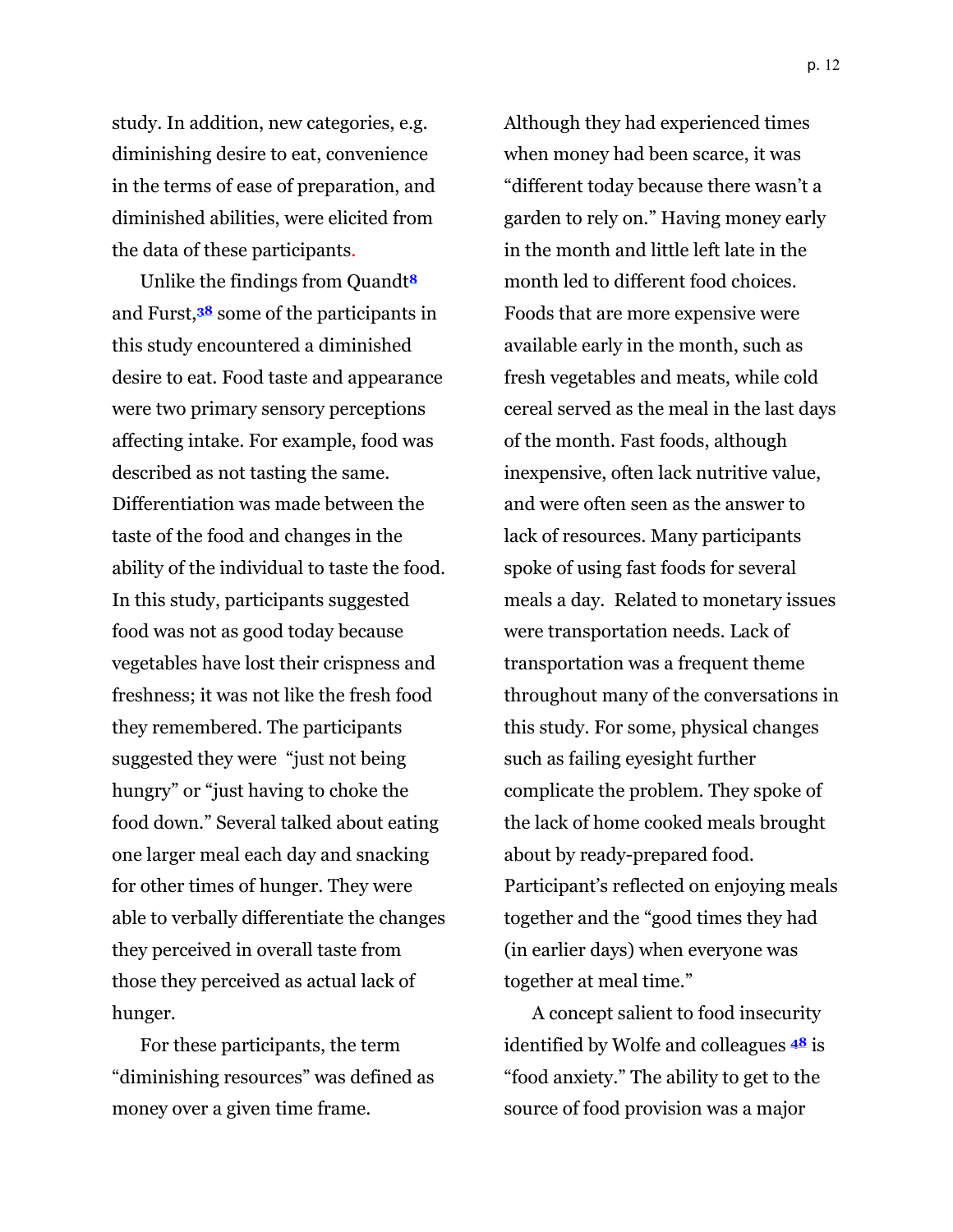portion of food anxiety. Food anxiety was especially prevalent among older individuals dependent upon others for food acquisition. Participants spoke of the lack of availability of a garden or market as they had when they were growing up. These perceptions are also related to changes in finances and perceptions regarding food, possibly resulting in some form of food anxiety. There is less self-reliance when in earlier years participants could grow the food they needed and are now dependent upon purchased food at times when money may not be sufficient to provide the items needed. Diminishing resources were identified as inadequate money or lack of assistance late in the month. This is an area in need of further investigation, especially in the area of intervention and options during this time frame. Diminishing mobility was often viewed as transportation. Rural dwelling older adults experience particular problems with transportation because many rural areas lack public transportation. This lack of transportation also manifests itself in limiting access to food sources. Diminishing mobility was also related to an unwillingness or inability to drive a vehicle. In the rural setting, increased

distances make it difficult for family and friends, to provide transportation.

Psychological and physiological factors are known to contribute to a lack of hunger among the older adult.**14- 15,18,30** Rolls**49** suggests that a sensory impairment that occurs with aging can result in a consumption of a monotonous diet. In the non-sensory impaired individual, the pleasantness of the taste of food declines, especially in commonly eaten foods, and this encourages consumption of new foods. Rolls further suggests that sensory changes result in older adults eating less and restricting their food choices.

Among this study's participants, sensory impairment and other health related changes were involved in the Life Course process of aging and adversely affected food choice among this study's participants. Food choice was also related to changes in food sources, e.g. the lack of a garden or access to fresh fruits and vegetables, and affected food choice in a negative manner. A lack of hunger and a sense of fullness were manifested in a diminished desire to eat or an unwillingness to eat at all. Several participants related they skipped meals or only ate two meals per day. Easy to prepare foods and the availability of one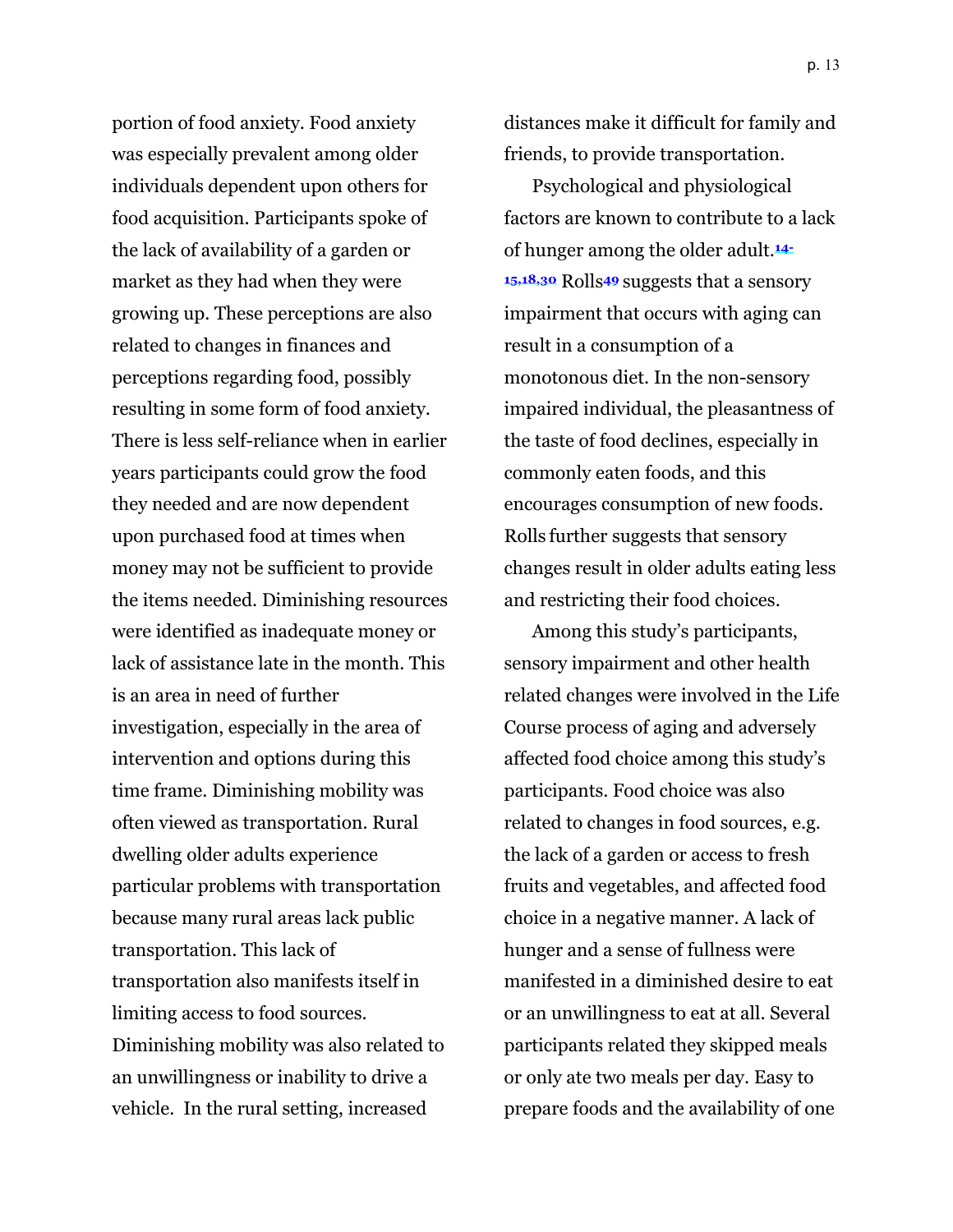large-volume food item led to repetition. In addition, repetition led to boredom with some foods and was associated with diminished desire.

A major area missing from the depth of research into the nutritional needs of the older adult is the responses, thoughts, feelings, and beliefs of older adults. The literature reviewed elicited only a few specific references to how older adults perceive cooking, eating, or the social aspects of food intake, and how these perceptions have changed with aging. Little information is available as to what processes older individuals employ in making food choices or in general decision making. These data confirm that the Life Course Process provides a logical and appropriate theoretical model to examine food choice in older adults. In several participant responses, the resulting categories were found to overlap as in the relationship between ease of preparation and diminishing resources (e.g., fast foods).

The participants in this study provided significant information as a source of subjective data regarding food choice, contributing to a further understanding of food choice in older adults. The information could be used as

a portion of the subjective aspects of nutritional assessment in this population in relation to eating patterns, food sources and preparation.

It is important to note that the participants of this study were drawn from a congregate meal setting. The majority of participants were independent in their meal preparation, their activities of daily living, and in their living arrangements. Thus, generalization of the results to the older adult population at large cannot be made.

Through the stories of older adults, the subjective factors affecting food choice in rural, older adults are identified and the picture of the complex problem of risk to nutritional well being in older adults is more complete. Aside from the previously identified psychological, physiological and socioeconomic issues, a lack of interest in eating, changes in food sources and a perceived limit to the choices available also affect food choice in this population. In addition to the traditional methods of the assessment of nutritional status, practitioners need to include issues such as ability to access food sources, decreased interest in certain foods, and a change in the ability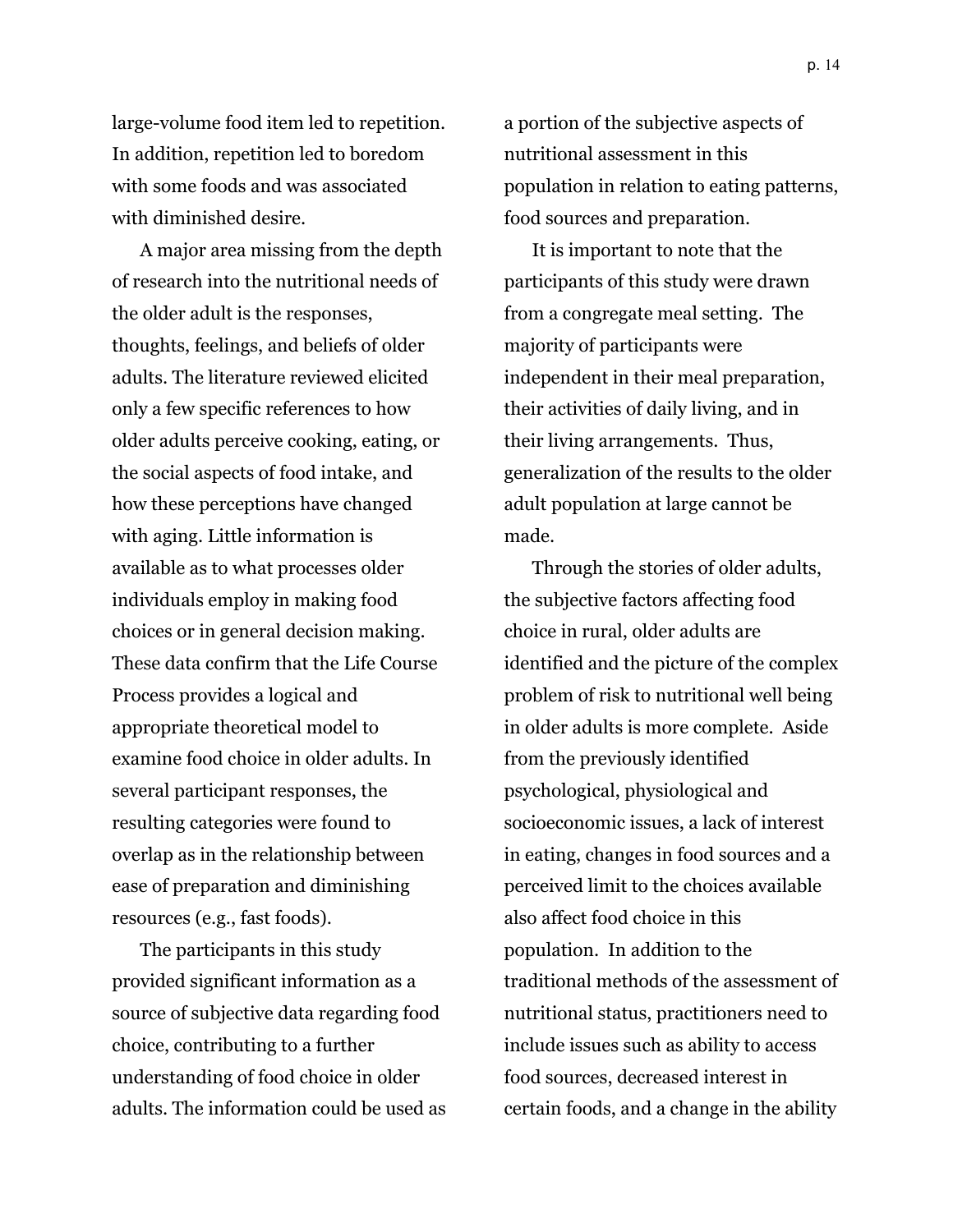risk to nutritional well-being.

to prepare food as they intervene with older adults who may be experiencing

# **References**

**1.** Perry, D. (1995). Researching the aging well process. *American Behavioral Scientist, 39*(2): 152-171.

**2.** Bidlack, W. R. (1996). Interrelationships of food nutrition, diet and health: The National Association of State Universities and Land Grant Colleges White Paper. *Journal of the American College of Nutrition, 15*(4): 422-433.

**3.** Anonymous (1995). Cost-effectiveness of medical nutrition therapy – Position of the American Dietetic Association. *Journal of the American Dietetic Association, 95*: 88-91.

**4.** Chima, C. S., Barco, K. D. & Maeda, M. (1997). Relationship of nutritional status to length of stay, hospital costs, and discharge status of patients hospitalized in the medicine service. *Journal of the American Dietetic Association, 97*(9): 975-980.

**5.** Tucker, H. N. & Miguel, S. T. (1996). Cost containment through nutrition intervention. *Nutrition Reviews, 54*(4): 111-116.

**6.** Matteson, M. A. (1997). Functional assessment in the elderly. *Nurse Practitioner Forum, 8*(3): 91-98.

**7.** Falk, L. W., Bisogni, C. A. & Sobal, J. (1996). Food choice process of older adults: A qualitative investigation. *Journal of Nutrition Education, 29*(5): 257-265.

**8.** Quandt, S. A., Vitolins, DeWalt & Roos (1997). Meal patterns of older adults in rural communities: Life course analysis and implications for undernutrition. *The Journal of Applied Gerontology, 18*(2): 152-171.

**9.** Rainey, C. J., Mayo, R., Haley-Zitlin, V., Kemper, K. A. & Cason, K. L. (2000). Nutritional beliefs, attitudes and practices of elderly, rural southern women. *Journal of Nutrition for the Elderly, 20*(2): 3-27.

**10.** Khaw, K. T. (1997). Epidemiological aspects of ageing. *Philosophical Transactions of the Royal Society of London – Series B: Biological Sciences, 352*(1363): 1829-1835.

**11.** Blumberg, J. (1997). Nutritional needs of seniors. *Journal of the American College of Nutrition, 16*(6): 517-23.

**12.** Prothro, J. W. & Rosenbloom, C. A. (1999). Description of a mixed ethnic, elderly population. I. Demography, nutrient/energy intakes, and income status. *Journals of Gerontology, 54A*(6): M315-M324*.* 

**13.** Marshall, J. A. Lopez, T. K. Shetterly, W. M.. Morgenstern, N. E., Baer, K., Swenson, C., Baron, A., Baxter, J. & Hamman, R.F. (1999). Indicators of nutritional risk in a rural elderly Hispanic and Non-Hispanic white population: San Luis valley Health and aging study. *Journal of the American Dietetic Association, 99*(3): 315-319.

**14.** McCormick, P. (1997). Undernutrition in the elderly population living at home in the community: A review of the literature. *Journal of Advanced Nursing, 97*(26): 856- 863.

**15.** Coutts, A. (2001). Nutrition and the life cycle 5: Nutritional needs of older adults. *British Journal of Nursing, 19*(9): 603, 605-607.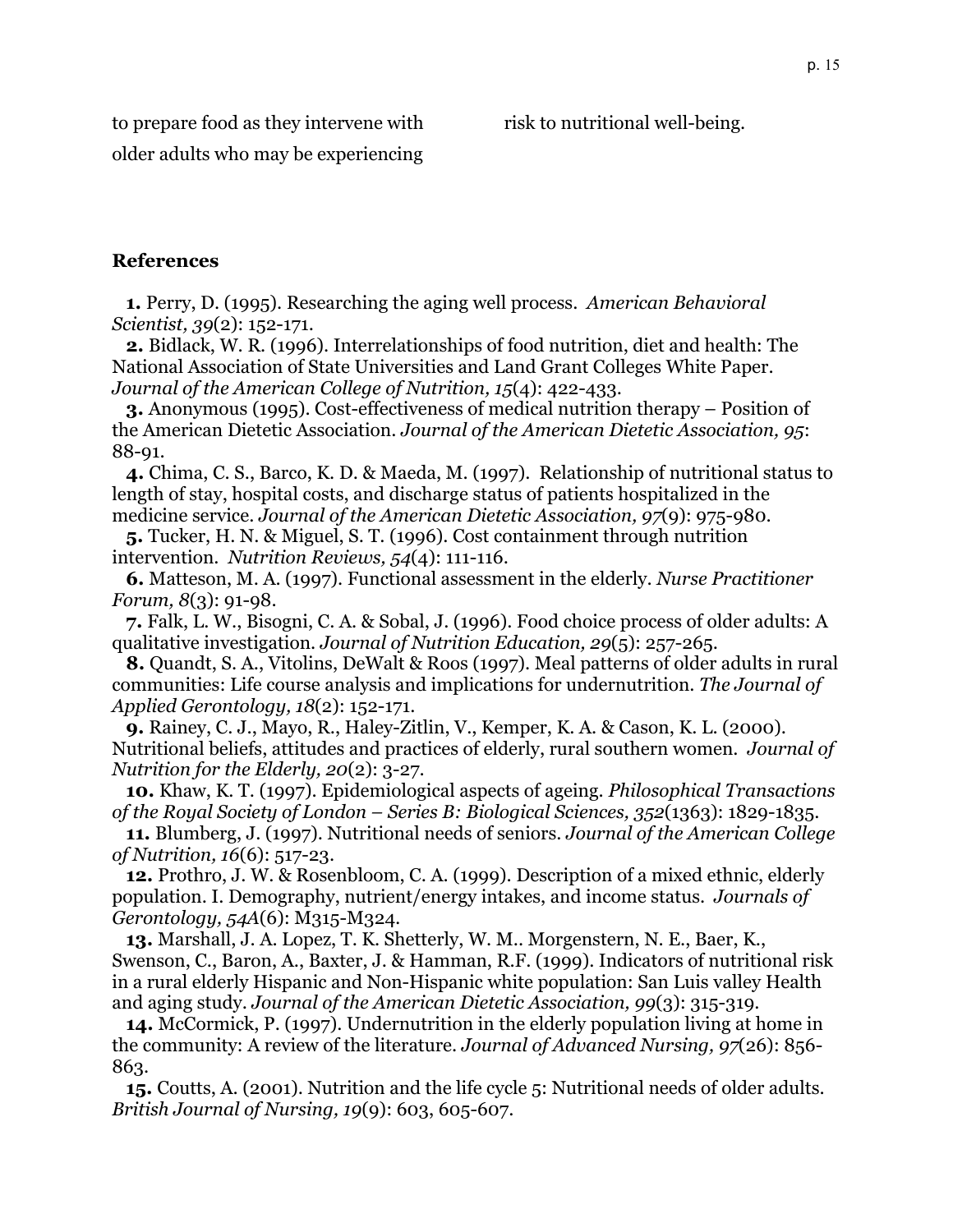**16.** Quandt, S. A. & Chao, D. (2000). Gender differences in nutritional risk among older rural adults. *Journal of Applied Gerontology, 19*(2): 138-150.

**17.** Rosenbloom, C. A. & Whittington, F. J. (1993). The effects of bereavement on eating behaviors and nutrient intakes in elderly widowed persons. *Journal of Gerontology, 48*(4): S223-S229.

**18.** Vailas, L. I., Nitzke, S. A., Becker, M. & Gast, J. (1998). Risk indicators for malnutrition are associated inversely with quality of life for participants in meal programs for older adults. *American Dietetic Association, Journal of the American Dietetic Association, 98*(5): 548-553.

**19.** Sidani, S. & Braden, C. J. (1998). *Evaluating Nursing Interventions. A Theory-Driven Approach.* Thousand Oaks, CA: Sage.

**20.** Imai, T, Sakai, S. Mori, K., Ando, F. Niino, N. & Shimokata, H. (2000) Nutritional assessments of 3-day dietary records in National Institute for Longevity Sciences— Longitudinal Study of Aging (NILS-LSA). *Journal of Epidemiology, 10*(1): S70-S76.

**21.** Vitolins, M. Z., Quandt, S. A., Bell, R. A., Arcury, T. A. & Case, L. D. (2002). Quality of diets consumed by older rural adults. *Journal of Rural Health Care, 18*(1): 49-56.

**22.** Coulston, A. M. Craig, L. & Coble, A. (1996). Meals-on-wheels applicants are a population at risk for poor nutritional status. *Journal of the American Dietetic Association, 96*(6): 570-573.

**23.** Dormenval, V., Budtz-Jorgensen, E., Mojon, P., Bruyere, A. & Rapin, C. H. (1998). Associations between malnutrition, poor general health and oral dryness in hospitalized elderly patients. *Age and Aging, 27*(2): 123-128.

**24.** Duffy, V. B., Backstrand, J. R. & Ferris, A. M. (1995). Olfactory dysfunction and related nutritional risk in free-living, elderly women. *Journal of the American Dietetic Association, 95*(8): 879-895.

**25.** Elmstahl, S., Persson, M., Andren, M. & Blabolil, V. (1997). Malnutrition in geriatric patients: A neglected problem. *Journal of Advanced Nursing, 97*(28): 845- 850.

**26.** Millen, B. E., Silliman, R. A., Cantey-Kiser, J., Copenhafer, D. L., Ewart, C. V., Ritchie, C. S., Quatromoni, P. A., Kirkland, J. L., Chipkin, S. R., Fearon, N. A., Lund, M. E., Garcia, P. I. & Barry, P P. (2001). Nutritional risk in an urban homebound older population. The nutrition and healthy aging project. *Journal of Nutrition Health and Aging, 6*(4): 269-277.

**27.** Marshall, T.A., Stumbo, P. J., Warren, J. J. & Xie, X. (2001). Inadequate intakes are common and are associate with low diet variety in rural, community dwelling elderly. *Journal of Nutrition, 131*: 2192-2196.

**28.** Quinn, C. (1997). The nutritional screening initiative: Meeting the nutritional needs of elders. *Orthopaedic Nursing, 16*(6): 13-23.

**29.** Appollonio, I., Carabellese, C., Frattola, A. & Trabucchi, M. (1997). Influence of dental status on dietary intake and survival in community-dwelling elderly. *Age and Ageing, 26*(6): 445-456.

**30.** Newbern, V. B. & Krowchuk, H. V. (1994). Failure to thrive in elderly people: A conceptual analysis. *Journal of Advanced Nursing, 19*(5): 840-489.

**31.** Herbert, C. (1996). Assessing nutrition in elderly patients. *Nursing Standard, 10*(17): 35-37.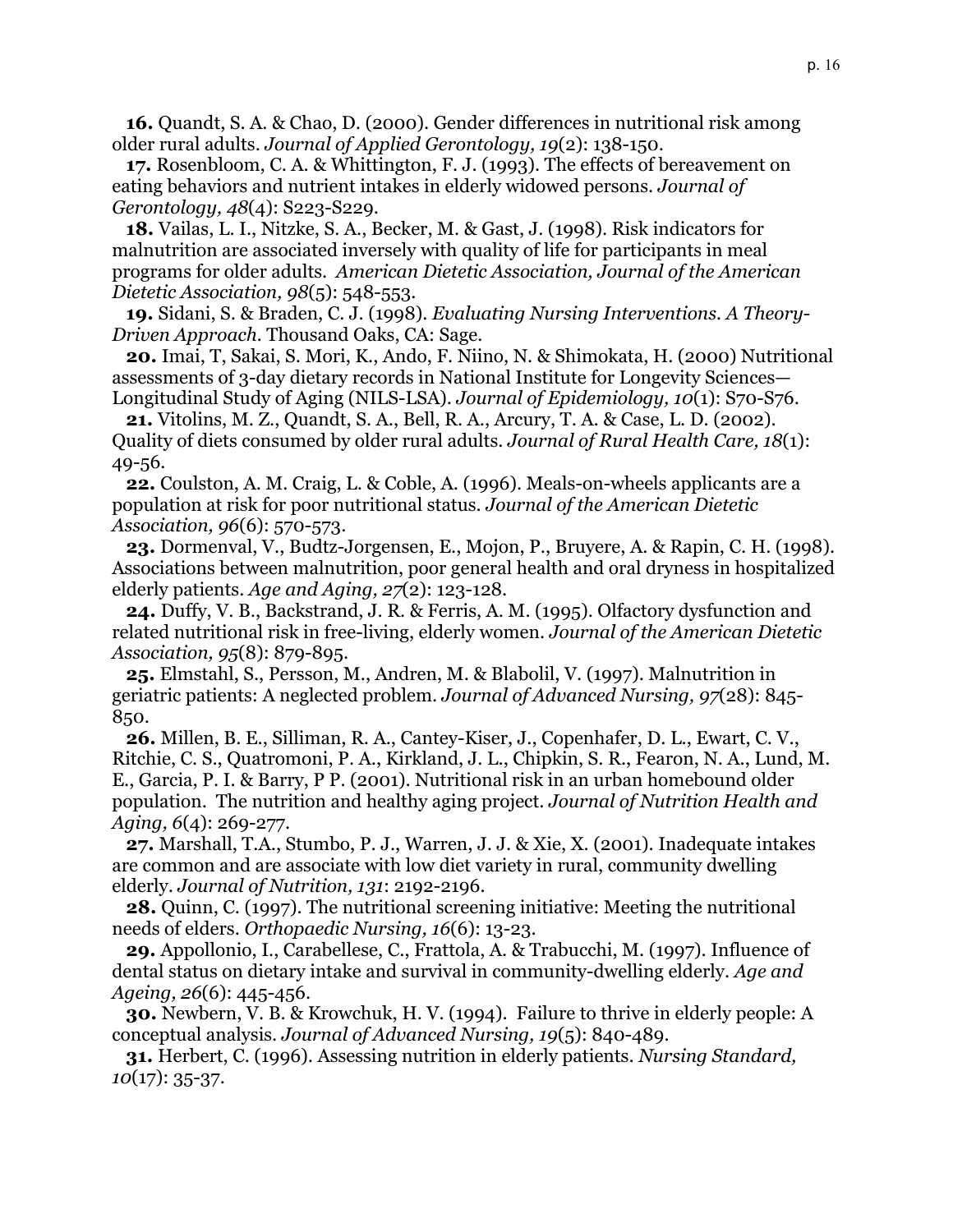**32.** Payette, H., Gray-Donald, K., Cyr, K. & Boutier, V. (1995). Predictors of dietary intake in a functionally dependent elderly population in the community. *American Journal of Public Health, 85*(5): 677-783.

**33.** Sahyoun, N. R., Jacques, P. F., Dallal, G. E. & Russell, R. M. (1997). Nutrition screening initiative checklist may be better awareness/educational tool than a screening one. *Journal of the American Dietetic Association, 97*(7): 760-764.

**34.** Lee, J. S. & Frongoli, E. A. (2001). Understanding needs is important for assessing the impact of food assistance program participation on nutritional and health status in U. S. elderly persons. *Journal of Nutrition, 131*: 765-773.

**35.** Klesges, L. M., Pahor, M. Shorr, R. I., Wan, J. Y., Williamson, J. D. & Guralnik, J. M. (2001). Financial difficulty in acquiring food among elderly disabled women: Results from the Women's Health and Aging Study. *American Journal of Public Health, 91*(1): 68-75.

 **36.** Devine, C. M., Connors, M., Bisogni, C. A. & Sobal, J. (1998). Life-course influences on fruit and vegetable trajectories: Qualitative analysis of food choices. *Journal of Nutrition Education, 30*(6): 361-370.

**37.** Clausen, J. A. (1986). *The Life Course: A Sociologic Perspective*. Upper Saddle River, NJ: Prentice-Hall.

**38.** Furst, T., Connors, M., Bisogni, C. A., Sobal, J. & Falk, L. W. (1996). Food choice: A conceptual model of the process. *Appetite, 23(3)*: 247-266.

**39.** Davis, M. A., Murphy, S. P. Neuhaus, J. M., Gee, L. & Quiroga, S. S. Living arrangements affect dietary quality for U. S. adults aged 50 years and older: NHANES III 1988-1984. *Journal of Nutrition, 130*(9): 2256-2264.

**40.** Hones, D. P. (1998). Known in part: The transformational power of narrative inquiry. *Qualitative Inquiry, 4*(2): 225-248.

**41.** Denzin, N. K. & Lincoln, Y. S. (1998a). *Collecting and Interpreting Qualitative Materials.* Thousand Oaks, CA: Sage.

**42.** Bailey, P. H. (1996). Assuring quality in narrative analysis. *Western Journal of Nursing Research, 18*(2): 186-194.

**43.** Denzin, N. K. & Lincoln, Y. S. (1998b). *Strategies of Qualitative Inquiry*. Thousand Oaks, CA: Sage.

**44.** Denzin, N. K. & Lincoln, Y. S. (1998a). *Collecting and Interpreting Qualitative Materials*. Thousand Oaks, CA: Sage.

**45.** Devine, C. M., Wolfe, W. A., Frongillo, E. A. & Bisogni, C. A. (1999). Life Course and experiences: Association with fruit and vegetable consumption in 3 ethnic groups. *Journal of the American Dietetic Association, 99*(3): 309-314.

**46.** Devine, C. M. & Olson, C. M. (1991). Women's dietary prevention motives: Life stage influences. *Journal of Nutrition Education, 23*(6): 269-274.

**47.** Vitolins, M. Z., Quandt, S. A., Case, L. D., Bell, R. A., Arcury, T. A. & McDonald, J. (2000). Ethnic and gender variation in the dietary Intake of rural elders. *Journal of Nutrition for the Elderly, 19*(3): 15-29.

**48.** Wolfe, W. S., Olson, C. M., Kendall, A., Frongillo, E. A. (1998). Hunger and food insecurity in the elderly. *Journal of Aging and Health, 10*(3): 327-350.

**49.** Rolls, B. J. (1992). Aging and appetite. *Nutrition Reviews, 50*(2): 422-426.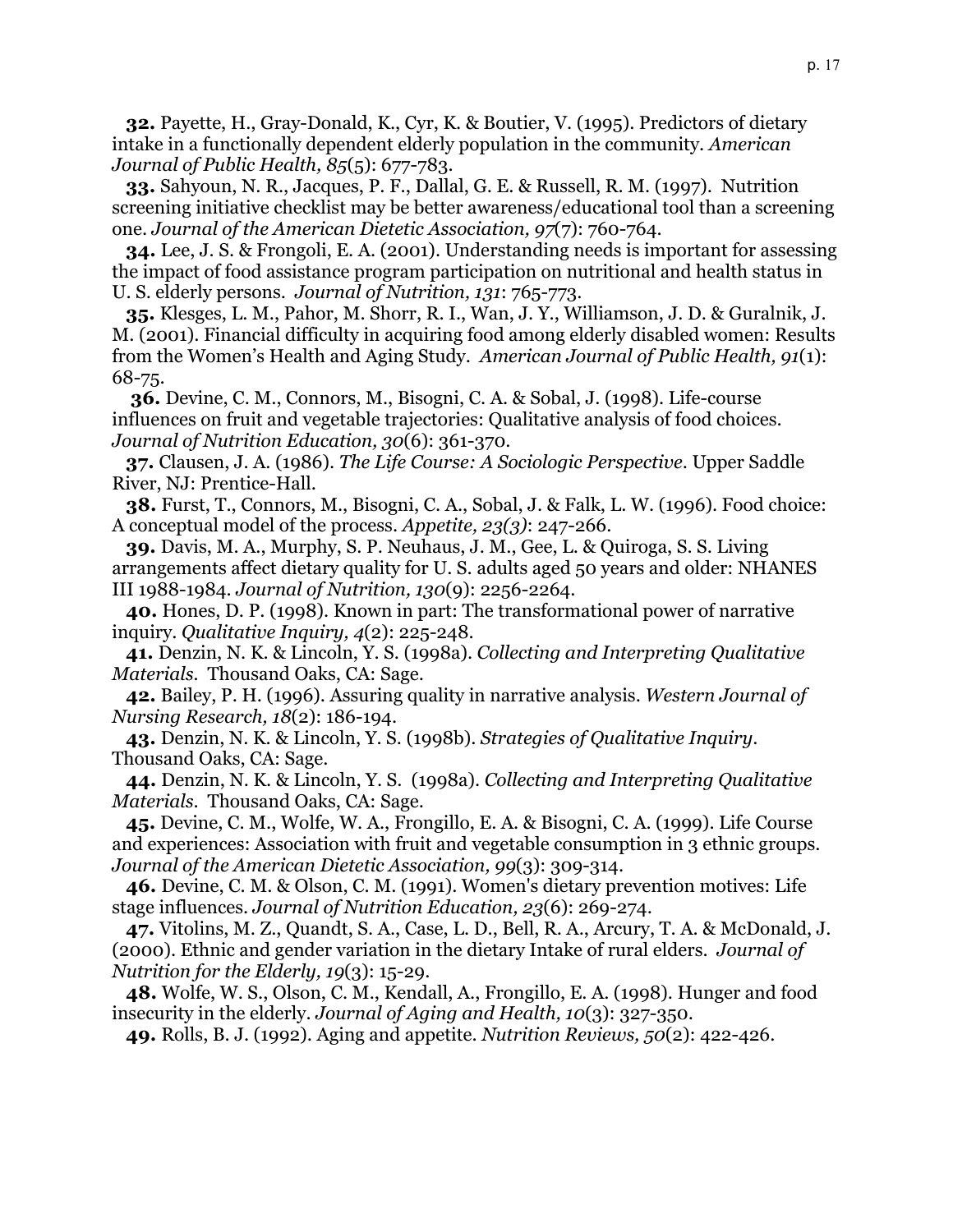| <b>Copyright, Southern Nursing Research</b> | This is an interactive article. Here's how                                        |
|---------------------------------------------|-----------------------------------------------------------------------------------|
| <b>Society, 2002</b>                        | it works: Have a comment or question                                              |
|                                             | about this paper? Want to ask the author                                          |
|                                             | a question? Send your email to the                                                |
|                                             | Editor who will forward it to the author.                                         |
|                                             | The author then may choose to post your                                           |
|                                             | comments and her/his comments on the                                              |
|                                             | Comments page. If you do not want your<br>comment posted here, please indicate so |
|                                             | in your email, otherwise we will assume                                           |
|                                             |                                                                                   |
|                                             | that you have given permission for it to                                          |
|                                             | be posted.                                                                        |